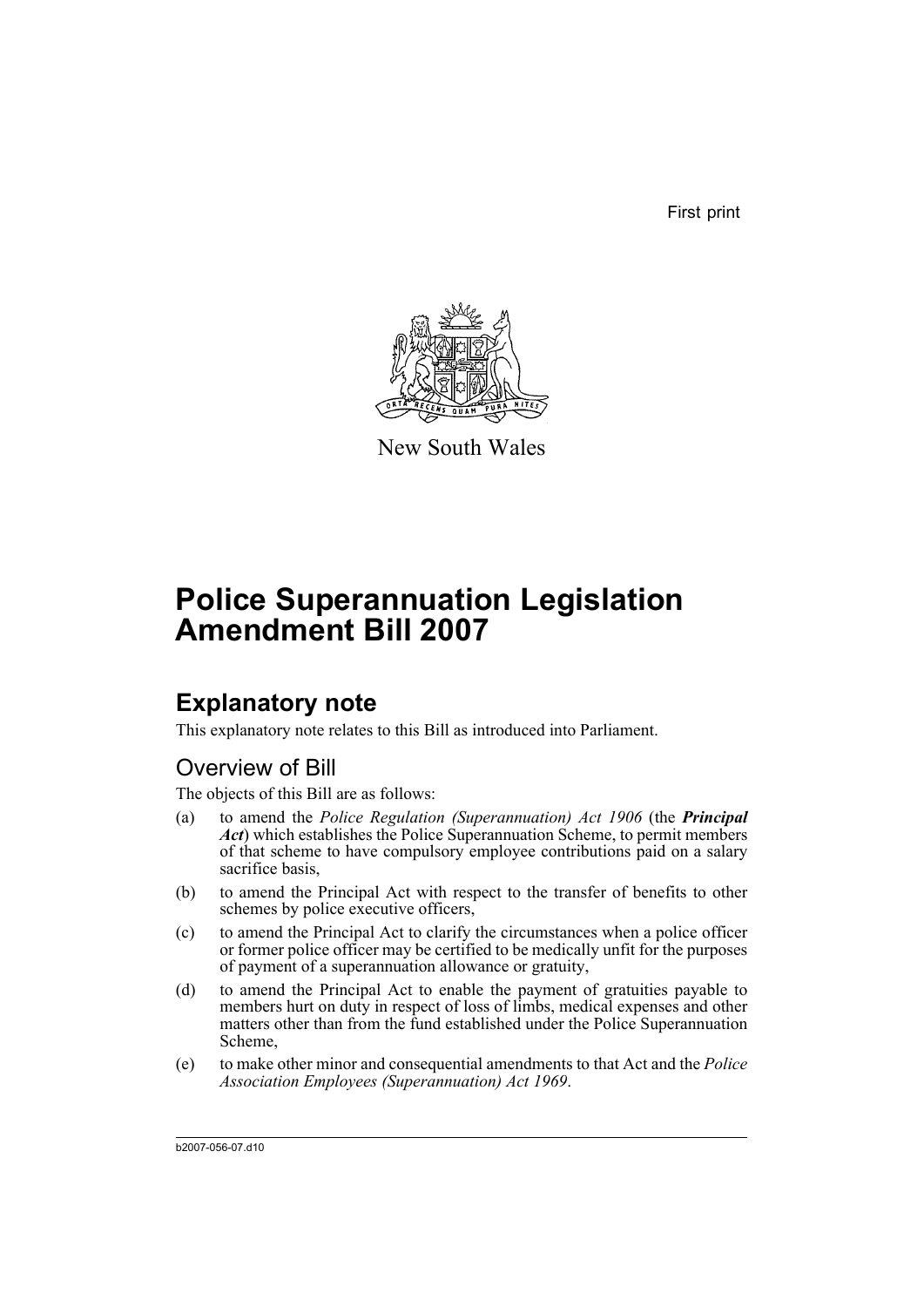Explanatory note

## Outline of provisions

**Clause 1** sets out the name (also called the short title) of the proposed Act.

**Clause 2** provides for the commencement of the proposed Act on the date of assent.

**Clause 3** is a formal provision that gives effect to the amendments to the *Police Association Employees (Superannuation) Act 1969* set out in Schedule 1.

**Clause 4** is a formal provision that gives effect to the amendments to the *Police Regulation (Superannuation) Act 1906* set out in Schedule 2.

**Clause 5** provides for the repeal of the proposed Act after the proposed Act commences. Once commenced the proposed Act will be spent and section 30 of the *Interpretation Act 1987* provides that the repeal of an amending Act does not affect the amendments made by that Act.

## **Schedule 1 Amendment of Police Association Employees (Superannuation) Act 1969**

The Schedule amends the *Police Association Employees (Superannuation) Act 1969* to enable Police Association employees, who are contributors to the Police Superannuation Scheme, to make employee contributions to that Scheme by way of salary sacrifice contributions and to make a consequential amendment.

## **Schedule 2 Amendment of Police Regulation (Superannuation) Act 1906**

### **Salary sacrifice contributions**

**Schedule 2 [7]** inserts proposed section 5AD into the Principal Act. The proposed section enables a contributor to the Police Superannuation Scheme to enter into an agreement with the Commissioner of Police to sacrifice remuneration to pay all or part of the compulsory employee contributions to that Scheme. The remuneration is foregone and the contributions are paid by the employer to the Scheme instead of being paid by the employee from his or her salary after payment of tax. The contributor is also required to pay an amount to meet the cost of any tax payable in respect of a salary sacrifice contribution. The proposed section also makes it clear that such salary sacrifice contributions are to be treated in the same way as employee contributions for the purposes of the Principal Act and that any subsequent benefit is not an employer-financed benefit. **Schedule 2 [2]** makes a consequential amendment.

**Schedule 2 [1] and [4]** amend the definitions of *salary of office* contained in section 1, and section 1AA, of the Principal Act to make it clear that, in calculating the superable salary of a contributor, the cost of any salary sacrifice contributions is to be included.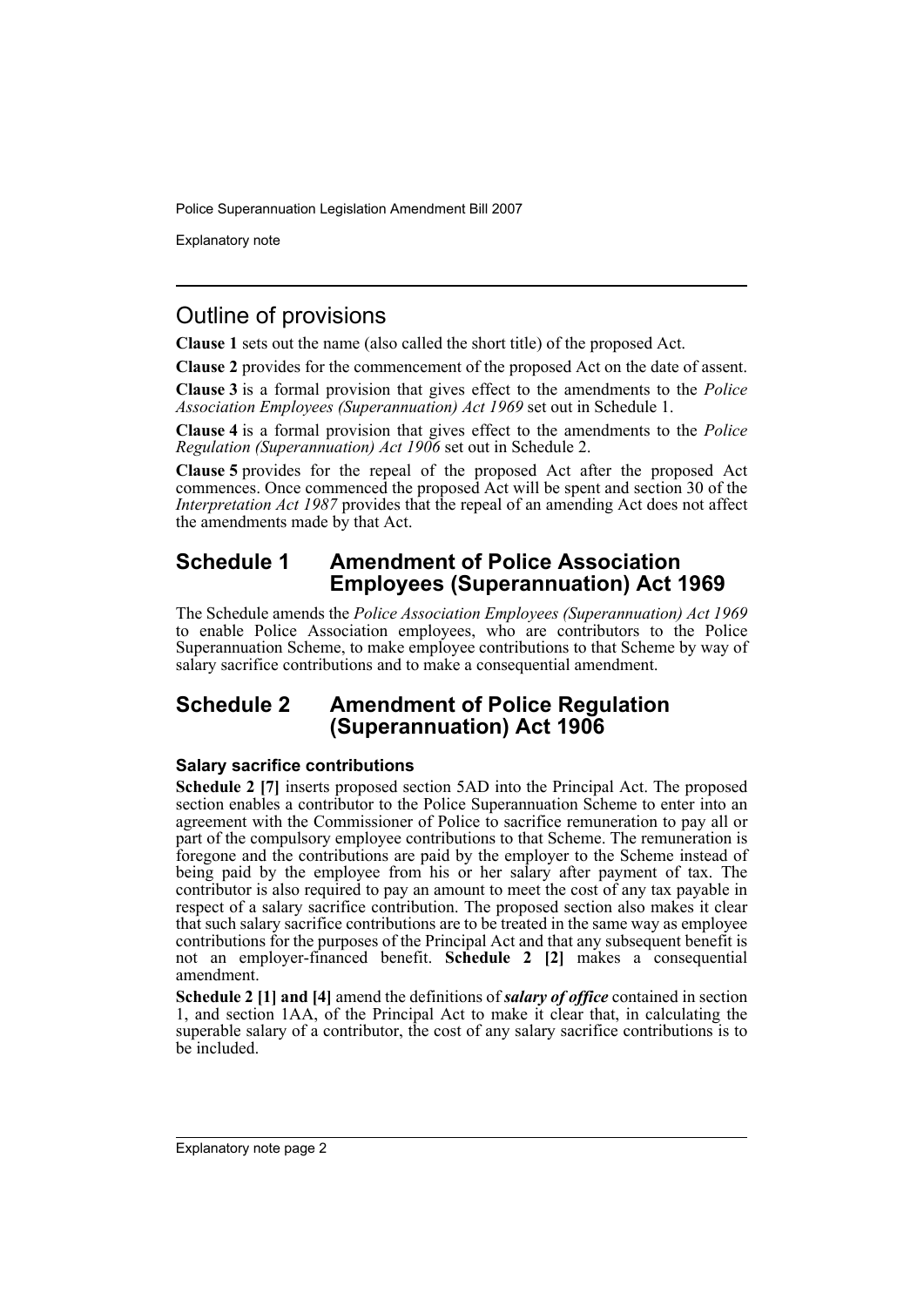Explanatory note

#### **Incapacity benefits**

Benefits are payable under the Principal Act to members or former members of the Police Superannuation Scheme who are discharged, or who have been hurt on duty. and who are certified by the SAS Trustee Corporation to be incapable, from infirmity of body or mind, of discharging the duties of the member's duties of office. **Schedule 2 [13] and [17]** amend sections 8 and 10B of the Principal Act to make it clear that such a certificate is to be given if the member or former member is incapable, from infirmity of body or mind, of exercising the functions (including powers, authorities and duties) of a police officer referred to in section 14 (1) of the *Police Act 1990*. The functions referred to in that section are those conferred or imposed on a constable by or under any law (including the common law) of the State. The new provisions also make it clear that the SAS Trustee Corporation must not base its determination on the member's or former member's actual rank or position or functions and must not determine that a member or former member has the capacity to exercise a function unless it can be personally exercised (other than by delegation).

The proposed amendments remove the requirement to consider whether the member or former member is incapable of performing the duties of their actual office as well as the current prohibition on giving a certificate unless a member or former member is incapable of discharging the duties of their own office and any other available and reasonable office.

The proposed amendments are intended to overcome the effect of the decision in *Morley v SAS Trustee Corporation* [2007] NSWIRComm 90 in which the Industrial Court held that, in considering whether an officer was capable of performing the duties of a constable as referred to in section 14 of the *Police Act 1990* and the officer's duties generally, it was appropriate to have regard to the particular rank or office of the police officer concerned. As referred to above, the proposed amendments expressly state that regard is not to be had to a police officer's or former police officer's actual rank or functions when determining incapacity.

**Schedule 2 [12], [19] and [20]** make amendments consequential on the amendment made by Schedule 2 [13].

**Schedule 2 [16] and [20]** make amendments consequential on the amendment made by Schedule 2 [17].

**Schedule 2 [18]** amends section 12D of the Principal Act to make it clear that a gratuity under that section (which provides for payments in respect of work-related injuries) may be paid by a person other than the trustee of the Police Superannuation Scheme and from a source other than the Police Superannuation Fund.

#### **Other amendments**

**Schedule 2 [3]** amends section 1 of the Principal Act to provide that notes included in that Act do not form part of that Act.

**Schedule 2 [6]** amends section 2I of the Principal Act to remove a reference to a function under a repealed provision of the *Police Act 1990*. **Schedule 2 [5]** makes a consequential amendment.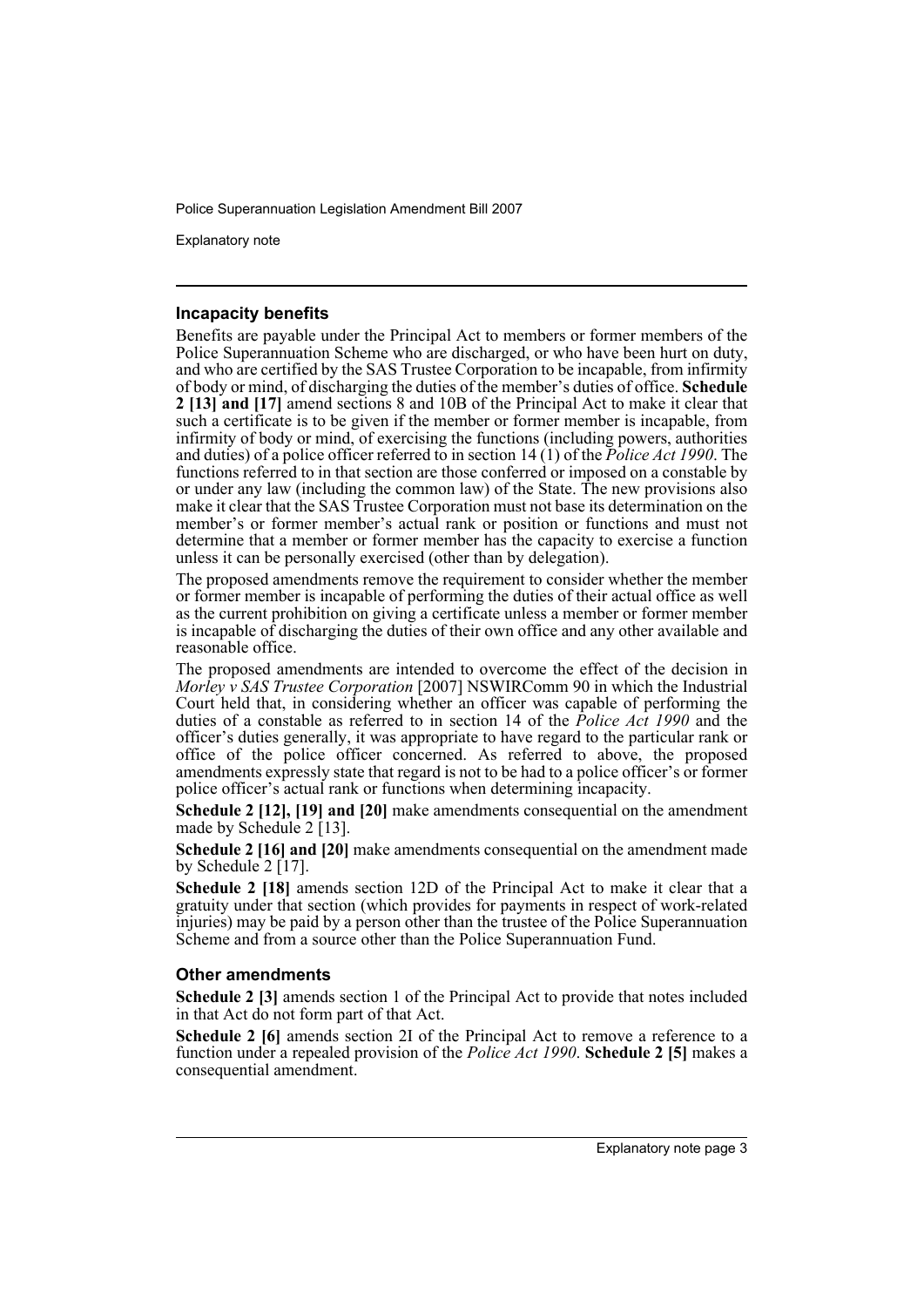Explanatory note

**Schedule 2 [8] and [9]** amend section 5B of the Principal Act to make it clear that the deferred benefit of a contributor who is an executive officer, and who elects not to continue to contribute to the Police Superannuation Scheme and to have his or her deferred benefit paid to the First State Superannuation Fund, another complying superannuation fund, a complying approved deposit fund or a retirement savings account, is to be paid as soon as practicable after the election is made. **Schedule 2 [10] and [11]** make consequential amendments.

**Schedule 2 [14] and [15]** amend section 9B of the Principal Act to substitute 2 provisions that provide for the form of an election with a single provision.

**Schedule 2 [21]** amends section 14L of the Principal Act to correct an incorrect reference.

**Schedule 2 [22]** amends Schedule 6 to the Principal Act to enable regulations containing savings and transitional provisions to be made as a consequence of the enactment of the proposed Act.

**Schedule 2 [23]** contains a validation of existing certificates under section 8 or 10B of the Principal Act that would be valid if given after the commencement of the amendments to those sections.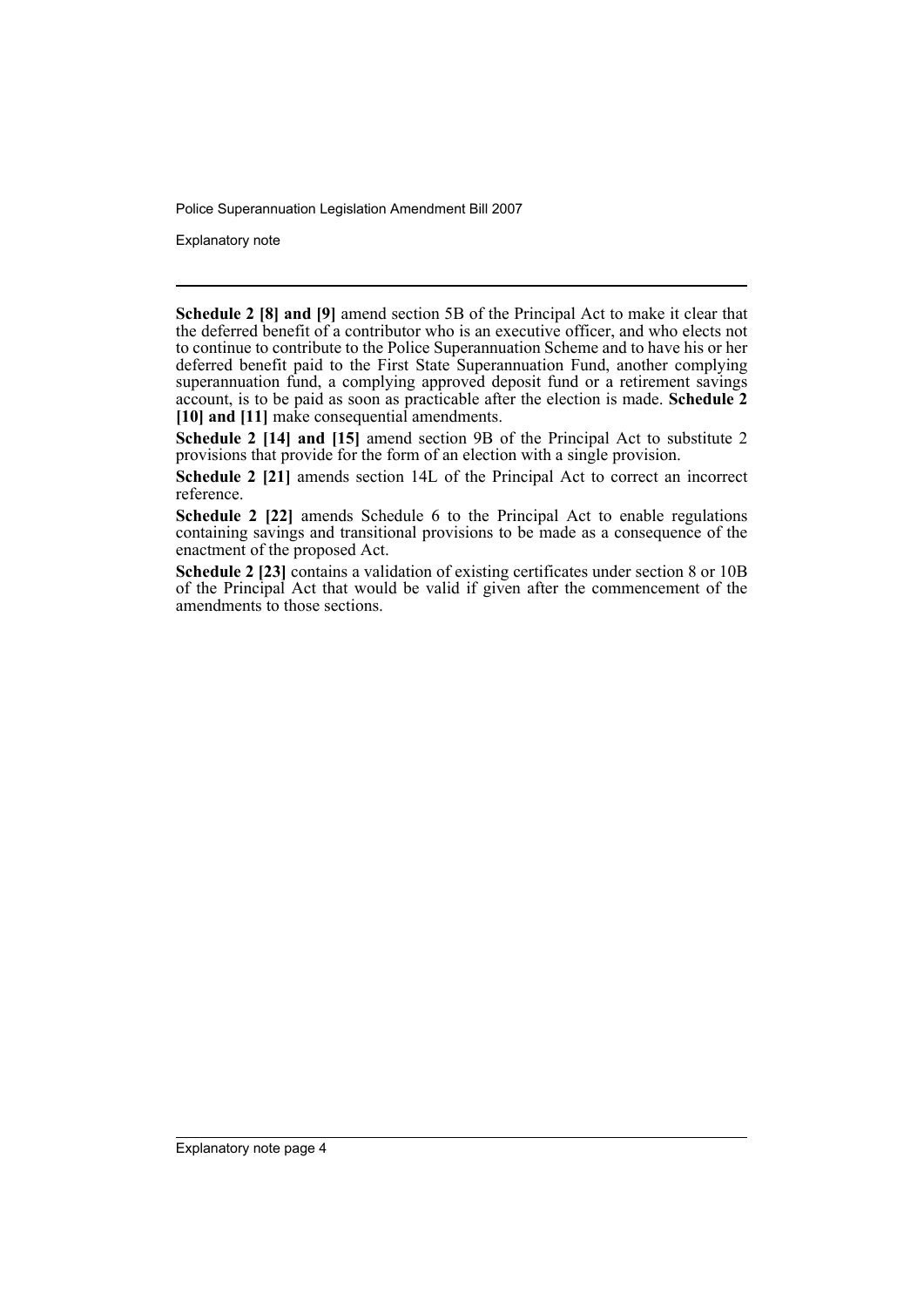First print



New South Wales

# **Police Superannuation Legislation Amendment Bill 2007**

# **Contents**

|            |                                                                              | Page |
|------------|------------------------------------------------------------------------------|------|
|            | Name of Act                                                                  |      |
| 2          | Commencement                                                                 | 2    |
| 3          | Amendment of Police Association Employees<br>(Superannuation) Act 1969 No 33 | 2    |
| 4          | Amendment of Police Regulation (Superannuation) Act<br>1906 No 28            | 2    |
| 5          | Repeal of Act                                                                | 2    |
| Schedule 1 | Amendment of Police Association Employees<br>(Superannuation) Act 1969       | 3    |
| Schedule 2 | Amendment of Police Regulation (Superannuation) Act 1906                     | -4   |
|            |                                                                              |      |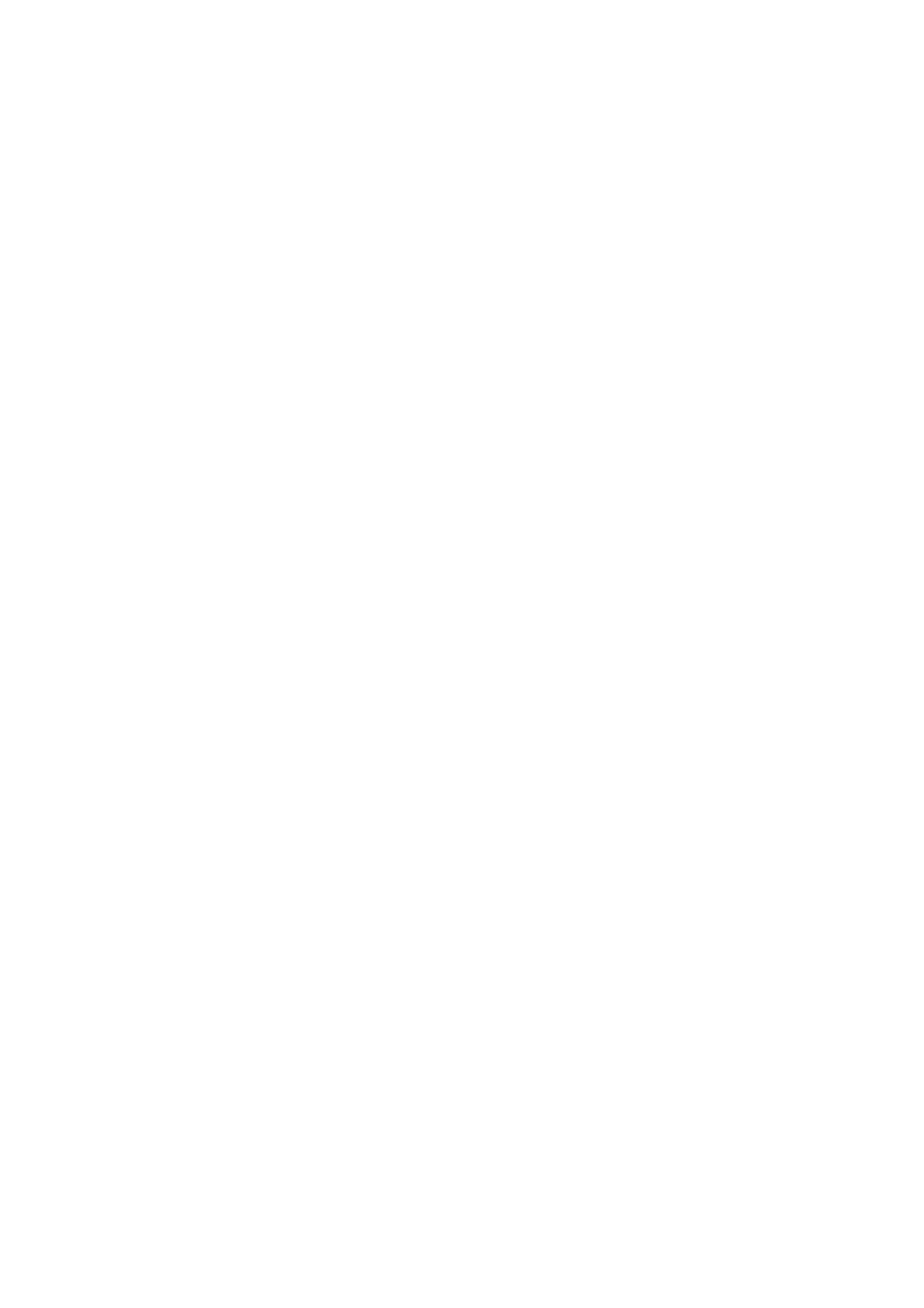

New South Wales

# **Police Superannuation Legislation Amendment Bill 2007**

No , 2007

## **A Bill for**

An Act to amend the *Police Association Employees (Superannuation) Act 1969* and the *Police Regulation (Superannuation) Act 1906* with respect to the payment of compulsory employee superannuation contributions by way of salary sacrifice arrangements, the payment of incapacity benefits and the transfer of benefits to other superannuation schemes; and for other purposes.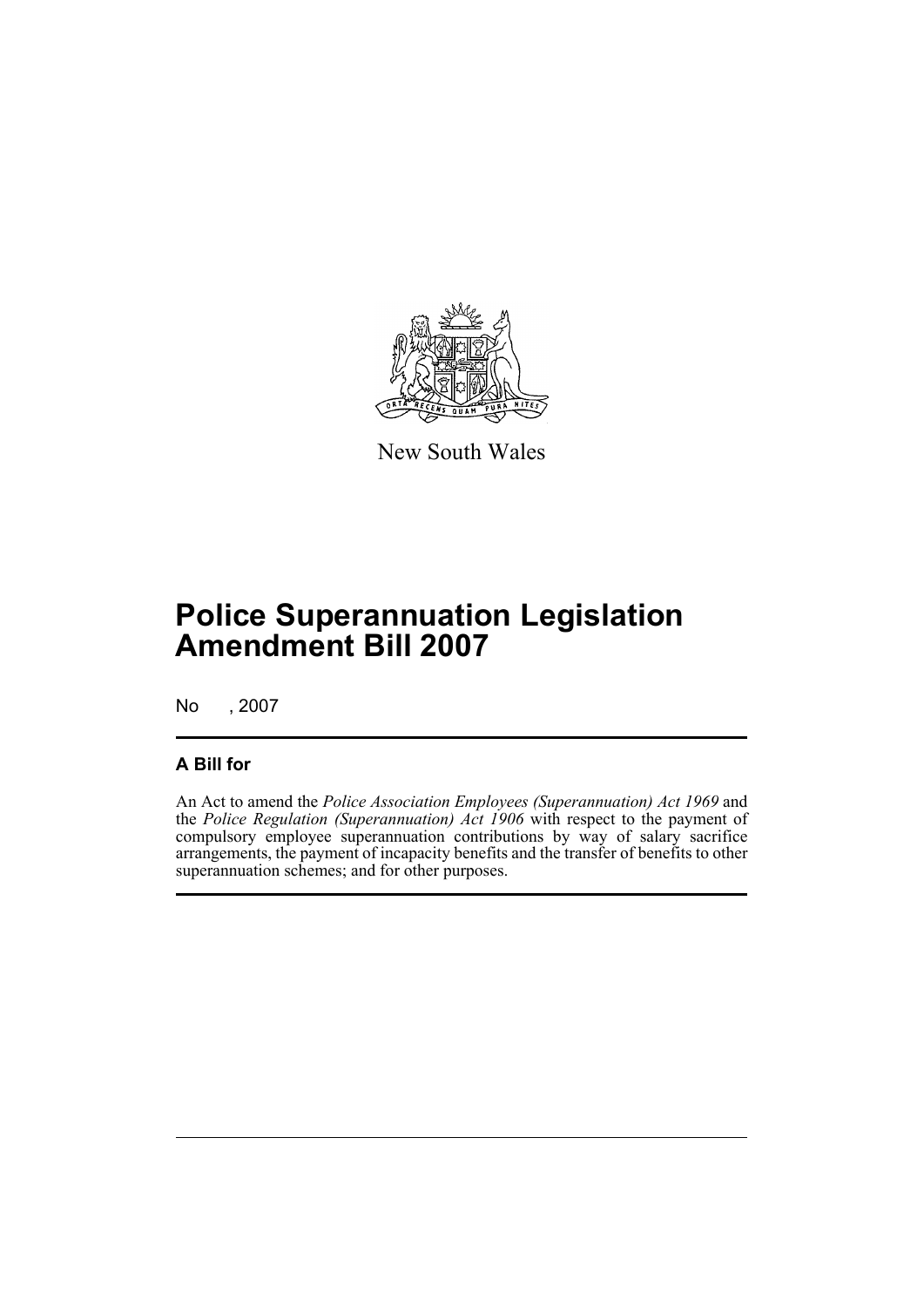<span id="page-7-4"></span><span id="page-7-3"></span><span id="page-7-2"></span><span id="page-7-1"></span><span id="page-7-0"></span>

|              |     | The Legislature of New South Wales enacts:                                                                                                                | 1                   |
|--------------|-----|-----------------------------------------------------------------------------------------------------------------------------------------------------------|---------------------|
| 1            |     | Name of Act                                                                                                                                               | 2                   |
|              |     | This Act is the <i>Police Superannuation Legislation Amendment</i><br>Act 2007.                                                                           | 3<br>$\overline{4}$ |
| $\mathbf{2}$ |     | <b>Commencement</b>                                                                                                                                       | 5                   |
|              |     | This Act commences on the date of assent to this Act.                                                                                                     | 6                   |
| 3            |     | <b>Amendment of Police Association Employees (Superannuation) Act</b><br>1969 No 33                                                                       | $\overline{7}$<br>8 |
|              |     | The Police Association Employees (Superannuation) Act 1969 is<br>amended as set out in Schedule 1.                                                        | 9<br>10             |
| 4            |     | Amendment of Police Regulation (Superannuation) Act 1906 No 28                                                                                            | 11                  |
|              |     | The Police Regulation (Superannuation) Act 1906 is amended as set out<br>in Schedule 2.                                                                   | 12<br>13            |
| 5            |     | <b>Repeal of Act</b>                                                                                                                                      | 14                  |
|              | (1) | This Act is repealed on the day following the day on which this Act<br>commences.                                                                         | 15<br>16            |
|              | (2) | The repeal of this Act does not, because of the operation of section 30<br>of the <i>Interpretation Act 1987</i> , affect any amendment made by this Act. | 17<br>18            |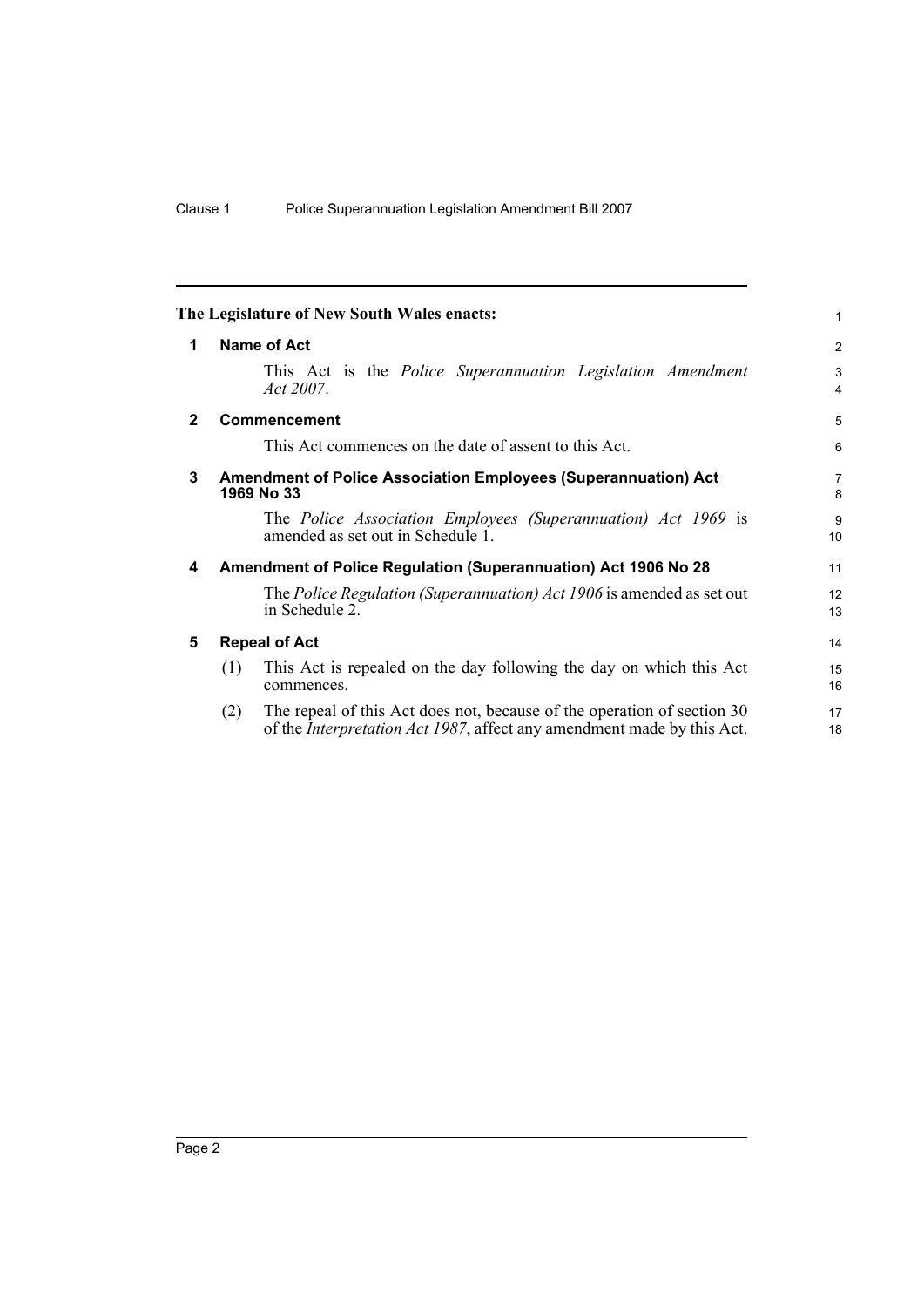Amendment of Police Association Employees (Superannuation) Act 1969 Schedule 1

## <span id="page-8-0"></span>**Schedule 1 Amendment of Police Association Employees (Superannuation) Act 1969**

(Section 3)

1 2

3

| [1] |                                 | Section 2B Salary of office: executive officers                                 | 4      |  |  |
|-----|---------------------------------|---------------------------------------------------------------------------------|--------|--|--|
|     | section $2B(3)$ .               | Insert ", other than salary sacrifice contributions," after "superannuation" in | 5<br>6 |  |  |
| [2] | police officers                 | Section 3 Employees of Association transferring from employment as              | 7<br>8 |  |  |
|     | Insert after section $3$ (2AB): |                                                                                 |        |  |  |
|     | (2AC)                           | Section 5AD of the <i>Police Regulation (Superannuation) Act</i>                | 10     |  |  |
|     |                                 | 1906 applies, with any necessary modifications, in respect of an                | 11     |  |  |
|     |                                 | amount required to be paid under subsection $(2AA)$ (a) by the                  | 12     |  |  |
|     |                                 | prescribed person in the same way as it applies to an amount                    | 13     |  |  |
|     |                                 | required to be deducted under section 5 of that Act.                            | 14     |  |  |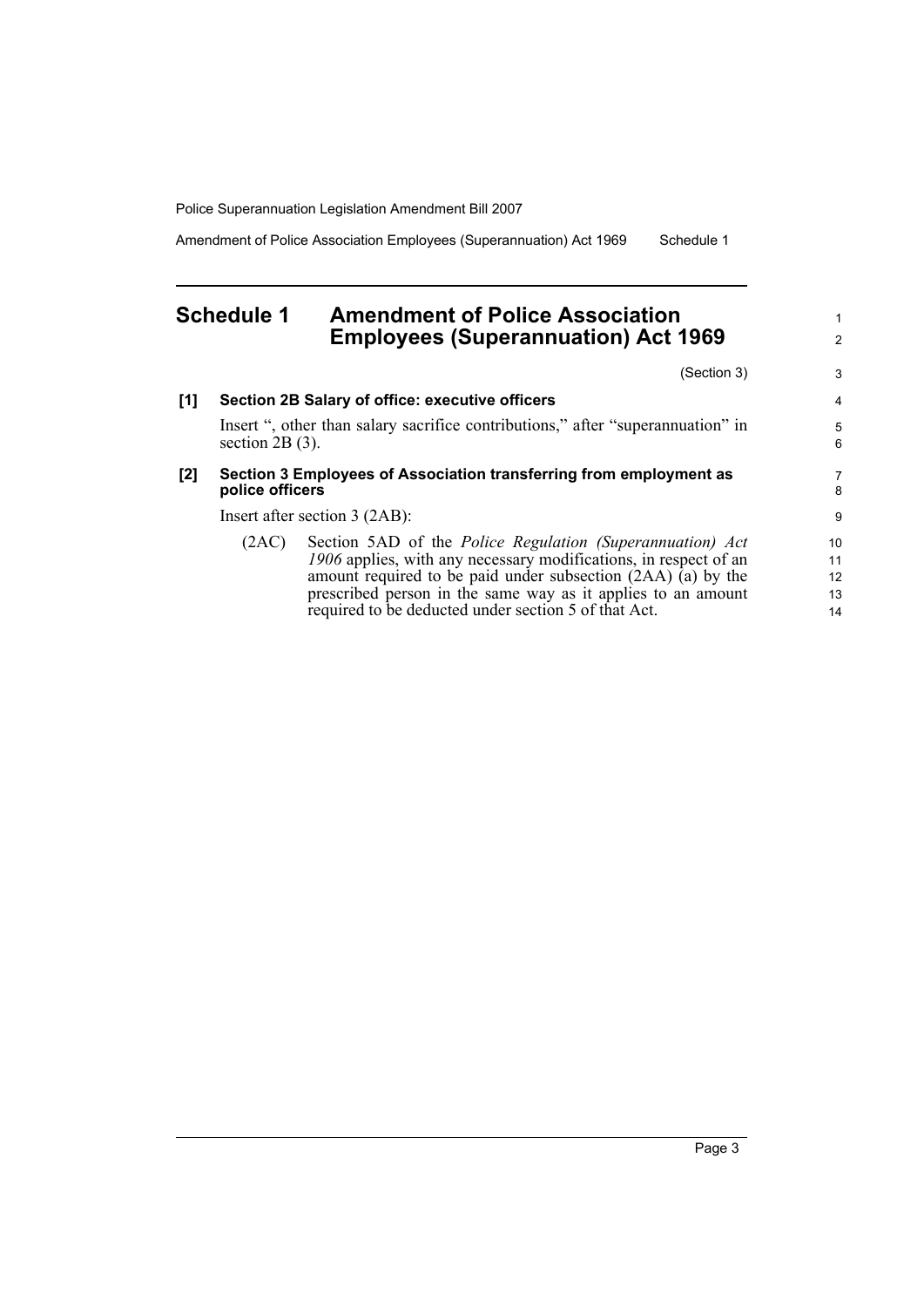1 2

Schedule 2 Amendment of Police Regulation (Superannuation) Act 1906

## <span id="page-9-0"></span>**Schedule 2 Amendment of Police Regulation (Superannuation) Act 1906**

|       |     |                     |      | (Section 4)                                                                                                                                                                                                                                                 | 3                                             |
|-------|-----|---------------------|------|-------------------------------------------------------------------------------------------------------------------------------------------------------------------------------------------------------------------------------------------------------------|-----------------------------------------------|
| [1]   |     |                     |      | Section 1 Name of Act, commencement and definitions                                                                                                                                                                                                         | 4                                             |
|       |     |                     |      | Insert after paragraph (a) of the definition of salary of office in section 1 (2) in<br>relation to a member of the NSW Police Force other than an executive officer:                                                                                       | 5<br>6                                        |
|       |     |                     | (a1) | if salary sacrifice contributions are made in respect of the<br>member, the amounts payable for those contributions<br>under section $5AD(3)$ (a) and (b), and                                                                                              | $\overline{7}$<br>$\bf 8$<br>$\boldsymbol{9}$ |
| $[2]$ |     | Section 1 (2)       |      |                                                                                                                                                                                                                                                             | 10                                            |
|       |     |                     |      | Insert in alphabetical order:                                                                                                                                                                                                                               | 11                                            |
|       |     |                     |      | salary sacrifice contribution—see section 5AD (2).                                                                                                                                                                                                          | 12                                            |
| $[3]$ |     | Section 1 (7)       |      |                                                                                                                                                                                                                                                             | 13                                            |
|       |     |                     |      | Insert after section $1(6)$ :                                                                                                                                                                                                                               | 14                                            |
|       |     | (7)                 |      | Notes included in this Act do not form part of this Act.                                                                                                                                                                                                    | 15                                            |
| [4]   |     |                     |      | Section 1AA Salary of office: executive officers                                                                                                                                                                                                            | 16                                            |
|       |     | section $1AA(3)$ .  |      | Insert ", other than salary sacrifice contributions," after "superannuation" in                                                                                                                                                                             | 17<br>18                                      |
| [5]   |     |                     |      | <b>Section 2I Functions of Committee</b>                                                                                                                                                                                                                    | 19                                            |
|       |     |                     |      | Omit "STC," from section 2I (a). Insert instead "STC, and".                                                                                                                                                                                                 | 20                                            |
| [6]   |     | Section 21(b)       |      |                                                                                                                                                                                                                                                             | 21                                            |
|       |     | Omit the paragraph. |      |                                                                                                                                                                                                                                                             | 22                                            |
| [7]   |     | <b>Section 5AD</b>  |      |                                                                                                                                                                                                                                                             | 23                                            |
|       |     |                     |      | Insert after section 5AC:                                                                                                                                                                                                                                   | 24                                            |
|       | 5AD |                     |      | <b>Salary sacrifice contributions</b>                                                                                                                                                                                                                       | 25                                            |
|       |     | (1)                 |      | The whole or part of an amount that is required to be deducted<br>from the salary of office of a qualified person under section 5 may<br>be paid by salary sacrifice contributions.                                                                         | 26<br>27<br>28                                |
|       |     | (2)                 |      | A salary sacrifice contribution is a contribution paid in<br>accordance with an agreement between a qualified person and the<br>Commissioner of Police under which the person is to forgo<br>remuneration yet to be earned and the remuneration foregone is | 29<br>30<br>31<br>32                          |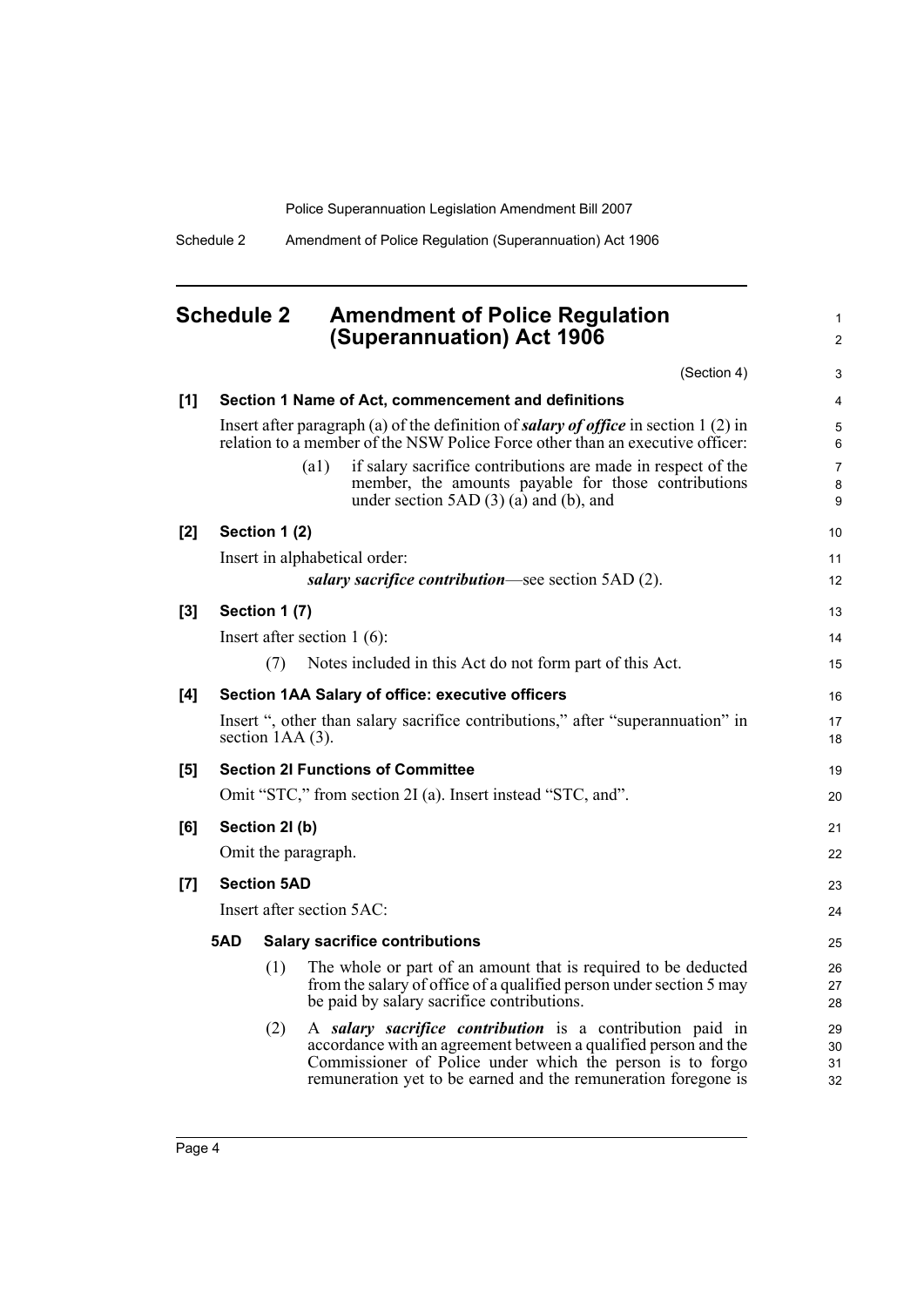to be applied by the employer to the amount payable for the deductions under section 5.

- (3) The amount payable for a salary sacrifice contribution to meet the requirement for a deduction under section 5 is to include the following:
	- (a) the amount necessary (taking into account any deductions not made on a salary sacrifice basis) to meet the required deduction under section 5 (the *deduction element*),
	- (b) the amount necessary to meet any tax payable under Commonwealth taxation law in respect of the amount paid under paragraph (a).
- (4) In this Act and the regulations, a reference (however expressed) to any of the following is taken to include a reference to the deduction element of a salary sacrifice contribution in accordance with an agreement under this section:
	- (a) a deduction from the salary of office for the purposes of section 5,
	- (b) a contribution by a contributor.
- (5) In this Act and the regulations, a reference (however expressed) to an employer contribution or an employer-financed benefit does not include a reference to a salary sacrifice contribution or any part of a benefit financed by a salary sacrifice contribution.
- (6) This section has effect despite any other provision of this Act.

#### **[8] Section 5B Contributor who is executive officer**

Omit section 5B (5) (d). Insert instead:

(d) except as provided by subsection (6), is not entitled to be paid the benefit provided by section 9B (6) or (6AA) until on or after first ceasing to be employed in the NSW Police Force after making the election and unless there exist the circumstances set out in section 9B (3), and

#### **[9] Section 5B (6)**

Omit the subsection. Insert instead:

(6) If a contributor makes an election under subsection (5) (e), STC must, as soon as practicable after the election is made, pay to the trustee or provider of the nominated fund or account the amount of the benefit provided by section 9B (6) or (6AA) to which the contributor is entitled under subsection (7) or (7A).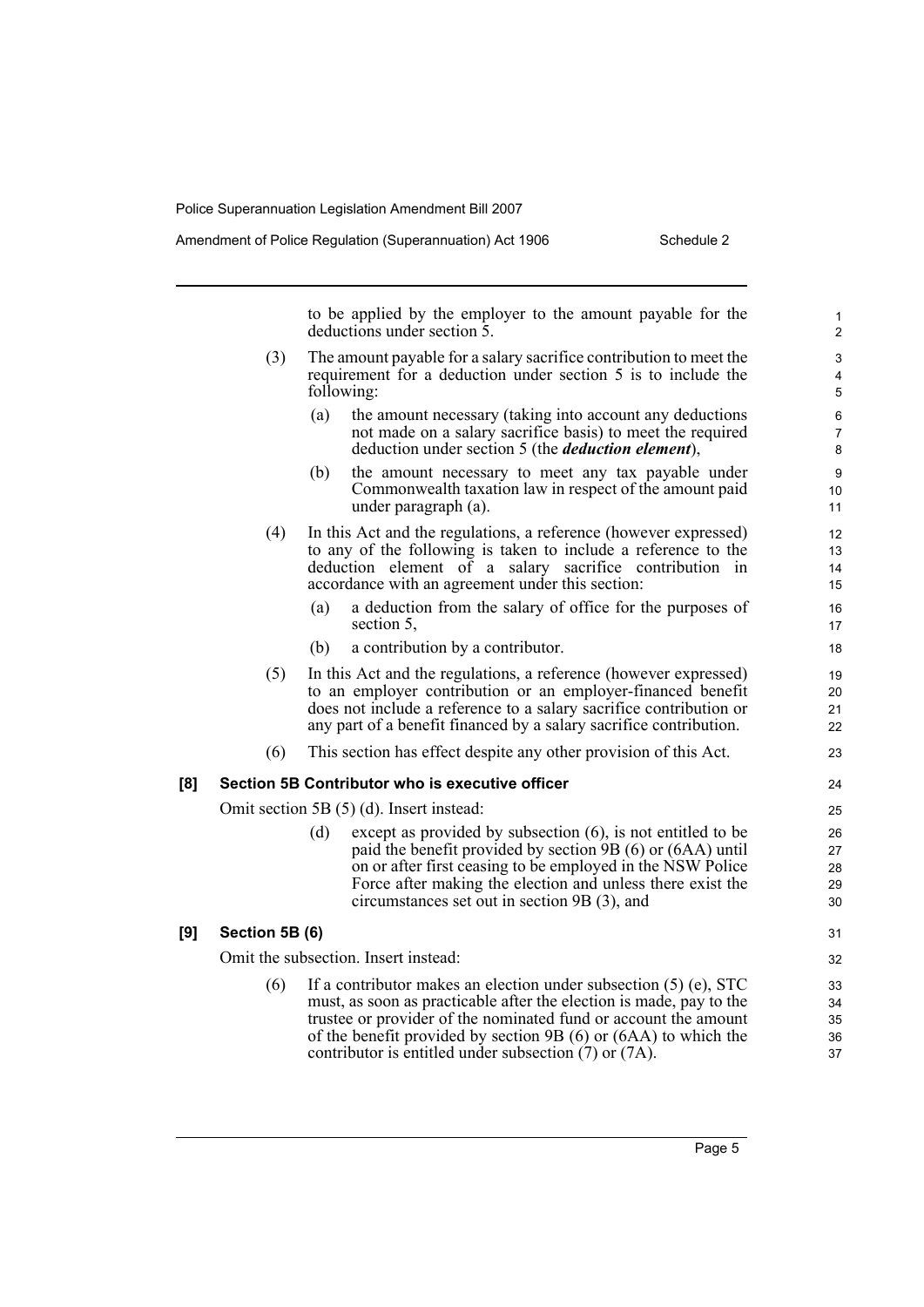Schedule 2 Amendment of Police Regulation (Superannuation) Act 1906

| $[10]$ | Section 5B (7) and (7A) |     |                                                                                                                                                                                                                                                                                                                                                                                                                                                                                                                                    | $\mathbf{1}$                           |
|--------|-------------------------|-----|------------------------------------------------------------------------------------------------------------------------------------------------------------------------------------------------------------------------------------------------------------------------------------------------------------------------------------------------------------------------------------------------------------------------------------------------------------------------------------------------------------------------------------|----------------------------------------|
|        |                         |     | Omit "subsection $(6)$ (a)" wherever occurring. Insert instead "subsection $(6)$ ".                                                                                                                                                                                                                                                                                                                                                                                                                                                | $\overline{2}$                         |
| $[11]$ | Section 5B (7) and (7A) |     |                                                                                                                                                                                                                                                                                                                                                                                                                                                                                                                                    | 3                                      |
|        | wherever occurring.     |     | Omit "electing to become a member of the First State Superannuation Fund"                                                                                                                                                                                                                                                                                                                                                                                                                                                          | 4<br>5                                 |
|        |                         |     | Insert instead "making an election under subsection $(5)$ (e)".                                                                                                                                                                                                                                                                                                                                                                                                                                                                    | 6                                      |
| $[12]$ |                         |     | Section 7 Superannuation allowance except where member hurt on duty                                                                                                                                                                                                                                                                                                                                                                                                                                                                | 7                                      |
|        |                         |     | Omit "discharging the duties of the member's office" from section 7(1).                                                                                                                                                                                                                                                                                                                                                                                                                                                            | 8                                      |
|        |                         |     | Insert instead "personally exercising the functions of a police officer referred<br>to in section $14(1)$ of the <i>Police Act 1990</i> ".                                                                                                                                                                                                                                                                                                                                                                                         | 9<br>10                                |
| $[13]$ |                         |     | Section 8 Determination of members medically unfit                                                                                                                                                                                                                                                                                                                                                                                                                                                                                 | 11                                     |
|        |                         |     | Omit section $8(1)$ – $(2A)$ . Insert instead:                                                                                                                                                                                                                                                                                                                                                                                                                                                                                     | 12                                     |
|        | (1)                     |     | A superannuation allowance or gratuity must not be granted or<br>paid under section 7 or 14 to a member of the police force who:                                                                                                                                                                                                                                                                                                                                                                                                   | 13<br>14                               |
|        |                         | (a) | is discharged after the commencement of the <i>Police</i><br>Regulation (Superannuation and Appeals) Amendment Act<br>$19\bar{7}3$ , and                                                                                                                                                                                                                                                                                                                                                                                           | 15<br>16<br>17                         |
|        |                         | (b) | at the time of the member's discharge is under the age of<br>60 years,                                                                                                                                                                                                                                                                                                                                                                                                                                                             | 18<br>19                               |
|        |                         |     | unless STC (having regard to medical advice on the condition<br>and fitness for employment of the member) has certified the<br>member to be incapable, from infirmity of body or mind, of<br>personally exercising the functions of a police officer referred to<br>in section 14 (1) of the <i>Police Act 1990</i> .<br>Note. Section 14 (1) of the Police Act 1990 provides that a police officer<br>has the functions conferred or imposed on a constable by or under any<br>other law (including the common law) of the State. | 20<br>21<br>22<br>23<br>24<br>25<br>26 |
|        | (2)                     |     | For the purposes of determining a member's incapacity:                                                                                                                                                                                                                                                                                                                                                                                                                                                                             | 27<br>28                               |
|        |                         | (a) | STC is not to have regard to the member's actual rank or<br>position or functions (other than the functions referred to<br>in subsection $(1)$ , and                                                                                                                                                                                                                                                                                                                                                                               | 29<br>30<br>31                         |
|        |                         | (b) | the capacity to exercise a function by delegation is not<br>taken to be a capacity to personally exercise the function.                                                                                                                                                                                                                                                                                                                                                                                                            | 32<br>33                               |
| $[14]$ |                         |     | <b>Section 9B Preserved benefit</b>                                                                                                                                                                                                                                                                                                                                                                                                                                                                                                | 34                                     |
|        | Omit section 9B (1A).   |     |                                                                                                                                                                                                                                                                                                                                                                                                                                                                                                                                    | 35                                     |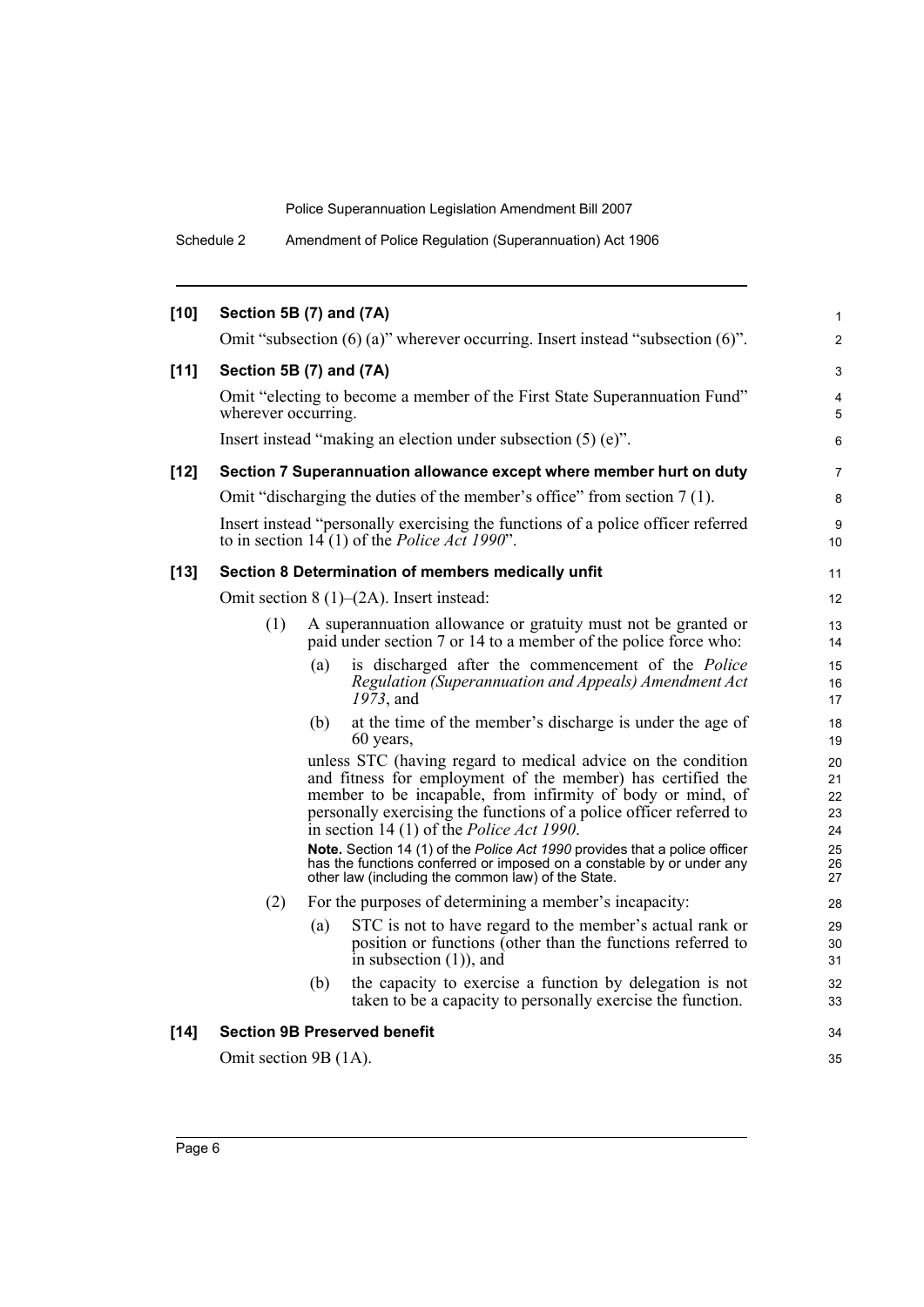Amendment of Police Regulation (Superannuation) Act 1906 Schedule 2

| $[15]$ | Section 9B (10) |                                                                                                                                                                                                                                                                                                                                                                                                                                                                               | 1                                      |
|--------|-----------------|-------------------------------------------------------------------------------------------------------------------------------------------------------------------------------------------------------------------------------------------------------------------------------------------------------------------------------------------------------------------------------------------------------------------------------------------------------------------------------|----------------------------------------|
|        |                 | Omit the subsection. Insert instead:                                                                                                                                                                                                                                                                                                                                                                                                                                          | $\overline{\mathbf{c}}$                |
|        | (10)            | An election under this section must be made in such form, and<br>within such period, as may be specified by STC.                                                                                                                                                                                                                                                                                                                                                              | 3<br>4                                 |
| $[16]$ |                 | Section 10 Superannuation allowance where member hurt on duty                                                                                                                                                                                                                                                                                                                                                                                                                 | 5                                      |
|        |                 | Omit "discharging the duties of the member's office" wherever occurring in<br>the definition of <i>disabled member of the police force</i> in section $10(1)$ .                                                                                                                                                                                                                                                                                                               | 6<br>7                                 |
|        |                 | Insert instead "personally exercising the functions of a police officer referred<br>to in section $14(1)$ of the <i>Police Act 1990</i> ".                                                                                                                                                                                                                                                                                                                                    | 8<br>9                                 |
| $[17]$ |                 | Section 10B Medical examination of disabled member and determination<br>of whether hurt on duty                                                                                                                                                                                                                                                                                                                                                                               | 10<br>11                               |
|        |                 | Omit section 10B (1)–(2BA). Insert instead:                                                                                                                                                                                                                                                                                                                                                                                                                                   | 12                                     |
|        | (1)             | An annual superannuation allowance or gratuity must not be<br>granted under section 10 to a member of the police force who is<br>discharged unless STC (having regard to medical advice on the<br>condition and fitness for employment of the member) has<br>certified the member to be incapable, from a specified infirmity<br>of body or mind, of personally exercising the functions of a<br>police officer referred to in section 14 (1) of the <i>Police Act 1990</i> . | 13<br>14<br>15<br>16<br>17<br>18<br>19 |
|        | (2)             | An annual superannuation allowance or gratuity must not be<br>granted under section 10 to a former member of the police force<br>who resigned or retired unless:                                                                                                                                                                                                                                                                                                              | 20<br>21<br>22                         |
|        |                 | the former member notified the Commissioner of Police<br>(a)<br>before the member's resignation or retirement and within<br>6 months of receiving the injury which has caused the<br>member's infirmity of body or mind, of that injury, and                                                                                                                                                                                                                                  | 23<br>24<br>25<br>26                   |
|        |                 | if the regulations so require, the notification was in the<br>(b)<br>prescribed form, and                                                                                                                                                                                                                                                                                                                                                                                     | 27<br>28                               |
|        |                 | STC (having regard to medical advice on the condition and<br>(c)<br>fitness for employment of the member) has certified that<br>the former member was incapable, from that infirmity of<br>body or mind, of personally exercising the functions of a<br>police officer referred to in section 14 (1) of the Police Act<br>1990 at the time of the member's resignation or retirement.                                                                                         | 29<br>30<br>31<br>32<br>33<br>34       |
|        | (2A)            | For the purposes of determining a member's or former member's<br>incapacity under this section:                                                                                                                                                                                                                                                                                                                                                                               | 35<br>36                               |
|        |                 | STC is not to have regard to the member's or former<br>(a)<br>member's actual rank or position or any functions (other<br>than the functions referred to in subsection $(2)$ $(c)$ of the                                                                                                                                                                                                                                                                                     | 37<br>38<br>39                         |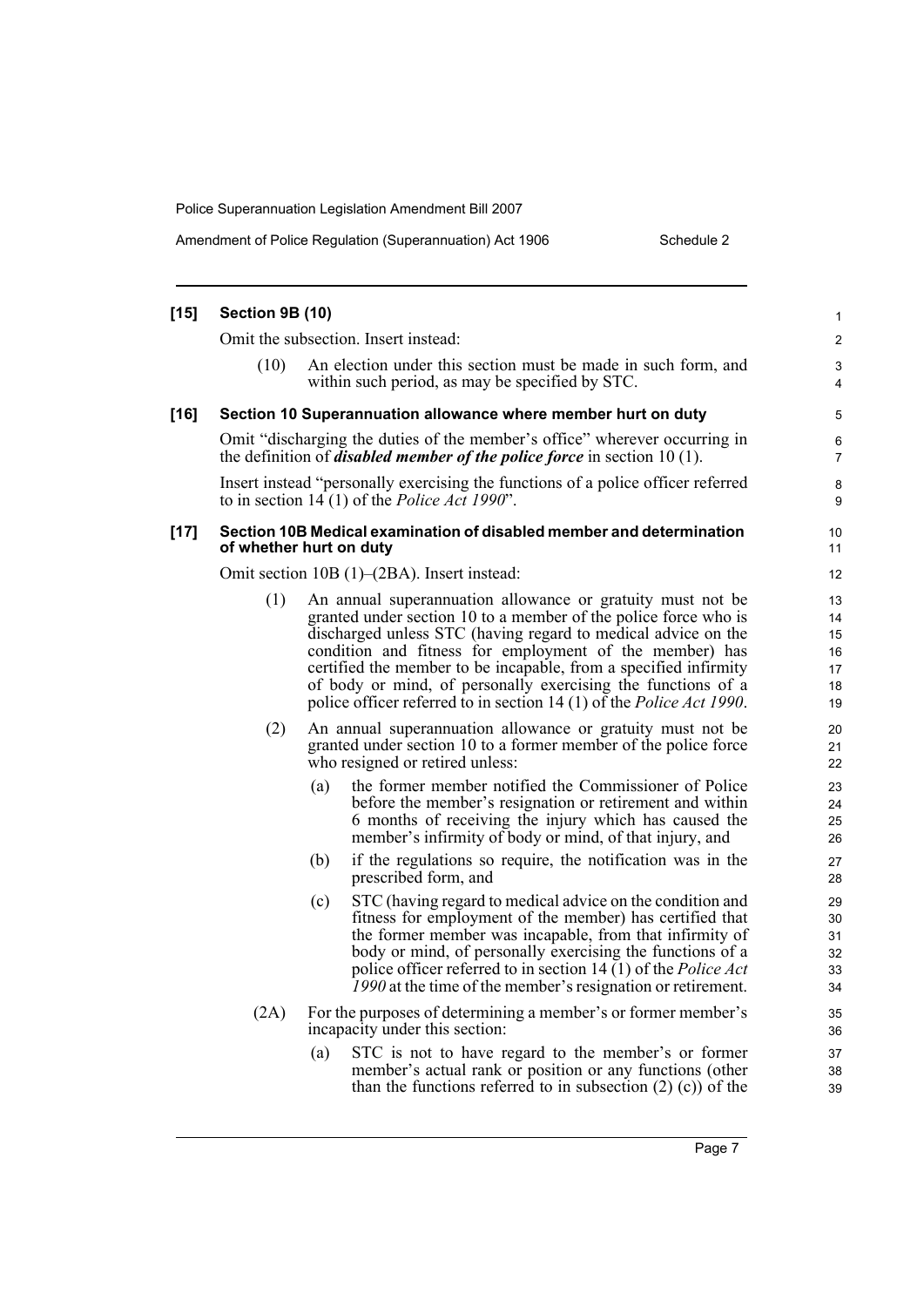21 22

28 29

30 31 32

Schedule 2 Amendment of Police Regulation (Superannuation) Act 1906

|        |                                      | member or former member at the time to which the<br>certification relates, and                                                                                                                                                                                         |  |  |
|--------|--------------------------------------|------------------------------------------------------------------------------------------------------------------------------------------------------------------------------------------------------------------------------------------------------------------------|--|--|
|        | (b)                                  | the capacity to exercise a function by delegation is not<br>taken to be a capacity to personally exercise the function.                                                                                                                                                |  |  |
| $[18]$ | limbs, medical expenses etc          | Section 12D Gratuities to members hurt on duty in respect of loss of                                                                                                                                                                                                   |  |  |
|        | Insert after section $12D(4)$ :      |                                                                                                                                                                                                                                                                        |  |  |
|        | (5)                                  | Despite any other provision of this section or any other provision<br>of this Act, a gratuity or part of a gratuity payable under this<br>section may, with the approval of the Minister, be paid by a<br>person other than STC and from a source other than the Fund. |  |  |
| $[19]$ |                                      | Section 14 Gratuity for discharged members not hurt on duty                                                                                                                                                                                                            |  |  |
|        |                                      | Omit "discharging the duties of the member's office" from section 14 (1) (b).                                                                                                                                                                                          |  |  |
|        |                                      | Insert instead "personally exercising the functions of a police officer referred<br>to in section $14(1)$ of the <i>Police Act 1990</i> ".                                                                                                                             |  |  |
| $[20]$ | <b>Section 14I Definitions</b>       |                                                                                                                                                                                                                                                                        |  |  |
|        | disabled member of the police force. | Omit "discharging the duties of his or her office" from the definition of                                                                                                                                                                                              |  |  |
|        |                                      | Insert instead "personally exercising the functions of a police officer referred<br>to in section $14(1)$ of the <i>Police Act 1990</i> ".                                                                                                                             |  |  |
| $[21]$ |                                      | Section 14L Payment of lump sum to personal representatives                                                                                                                                                                                                            |  |  |
|        |                                      | Omit "this section". Insert instead "this Division".                                                                                                                                                                                                                   |  |  |
| $[22]$ |                                      | <b>Schedule 6 Savings and transitional provisions</b>                                                                                                                                                                                                                  |  |  |
|        | Insert at the end of clause $1(1)$ : |                                                                                                                                                                                                                                                                        |  |  |
|        |                                      | Police Superannuation Legislation Amendment Act 2007                                                                                                                                                                                                                   |  |  |
| $[23]$ | Schedule 6, Part 10                  |                                                                                                                                                                                                                                                                        |  |  |
|        | Insert after Part 9:                 |                                                                                                                                                                                                                                                                        |  |  |
|        |                                      | <b>Part 10 Police Superannuation Legislation</b><br><b>Amendment Act 2007</b>                                                                                                                                                                                          |  |  |
|        | 30                                   | Certification not invalid if in compliance with Act as amended                                                                                                                                                                                                         |  |  |
|        |                                      |                                                                                                                                                                                                                                                                        |  |  |

A certification given by STC under section 8 (1) or 10B (2A) or (2B) is not invalid merely because of a failure to comply with this